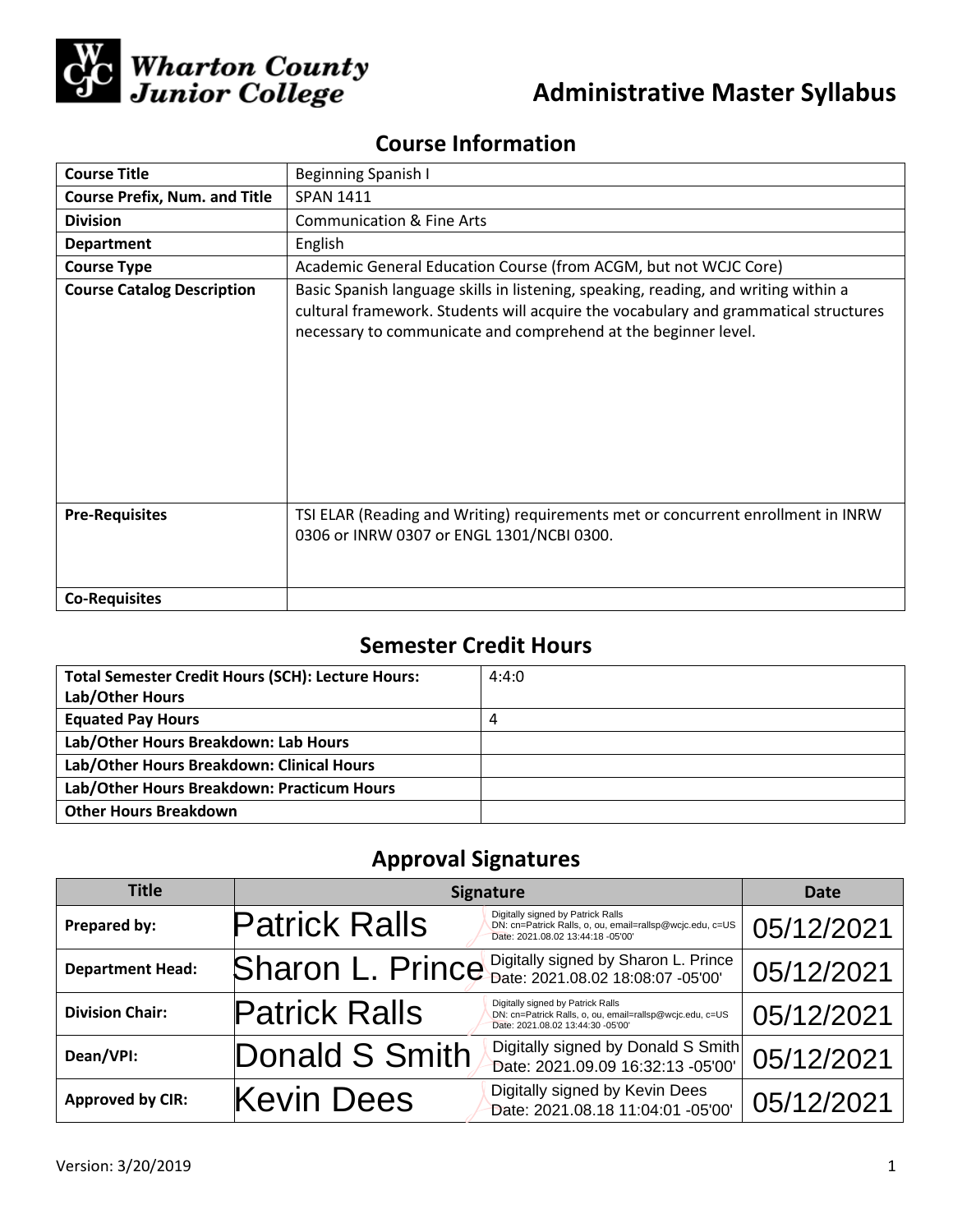## **Additional Course Information**

**Topical Outline:** Each offering of this course must include the following topics (be sure to include information regarding lab, practicum, and clinical or other non-lecture instruction).

This course will be divided into 5 sections as follows:

Weeks 1-3 - Section 1 Vocabulary: greetings and leave-takings, identifying yourself and others, expressions of courtesy. Grammar: nouns and articles, numbers 0-30, present tense of ser, telling time. Culture: greetings in Hispanic countries, the Hispanic population of the United States and Canada.

Weeks 4-6 - Section 2 Vocabulary: the classroom, academic subjects, days of the week, class schedules. Grammar: present tense of -ar verbs, forming questions, present tense of estar, numbers 31 and higher. Culture: the higher education system in Hispanic countries, Spain.

Weeks 7-9 - Section 3 Vocabulary: the family, identifying people, professions and occupations. Grammar: descriptive and possessive adjectives, present tense of -ir and -er verbs, tener and venir. Culture: surnames and family traditions in Hispanic countries, Ecuador.

Weeks 10-12 - Section 4 Vocabulary: pastimes, sports, places in the city. Grammar: present tense of ir, stem-changing and irregular verbs. Culture: sports in Hispanic countries, Mexico.

Weeks 13-15 - Section 5

Vocabulary: travel and vacation, months of the year, seasons and weather, ordinal numbers. Grammar: verb estar with conditions and emotions, the present progressive, verbs ser and estar, direct object nouns and pronouns.

Culture: popular vacation destinations in Hispanic countries, Puerto Rico.

## **Course Learning Outcomes:**

### **Learning Outcomes – Upon successful completion of this course, students will:**

1. Engage in conversations using level-appropriate grammatical structures including narrating events that take place in the present and producing questions and responses on a variety of topics dealing with everyday life.

- 2. Demonstrate understanding of level-appropriate spoken Spanish.
- 3. Write simple sentences and organize them into short paragraphs.
- 4. Read and comprehend level-appropriate texts.
- 5. Identify and discuss traditions, customs and values of the Hispanic world.

6. Compare and contrast the traditions, customs and values of the Hispanic world with characteristics of their own culture.

#### **Methods of Assessment:**

1. Communication in Spanish with the teacher and fellow students for class participation points. Oral examinations (individual conversations and/or presentations).

2. In-class and homework listening activities as an individual and in groups.

3. In-class and/or homework writing activities. Embedded essay questions in chapter tests. Composition project.